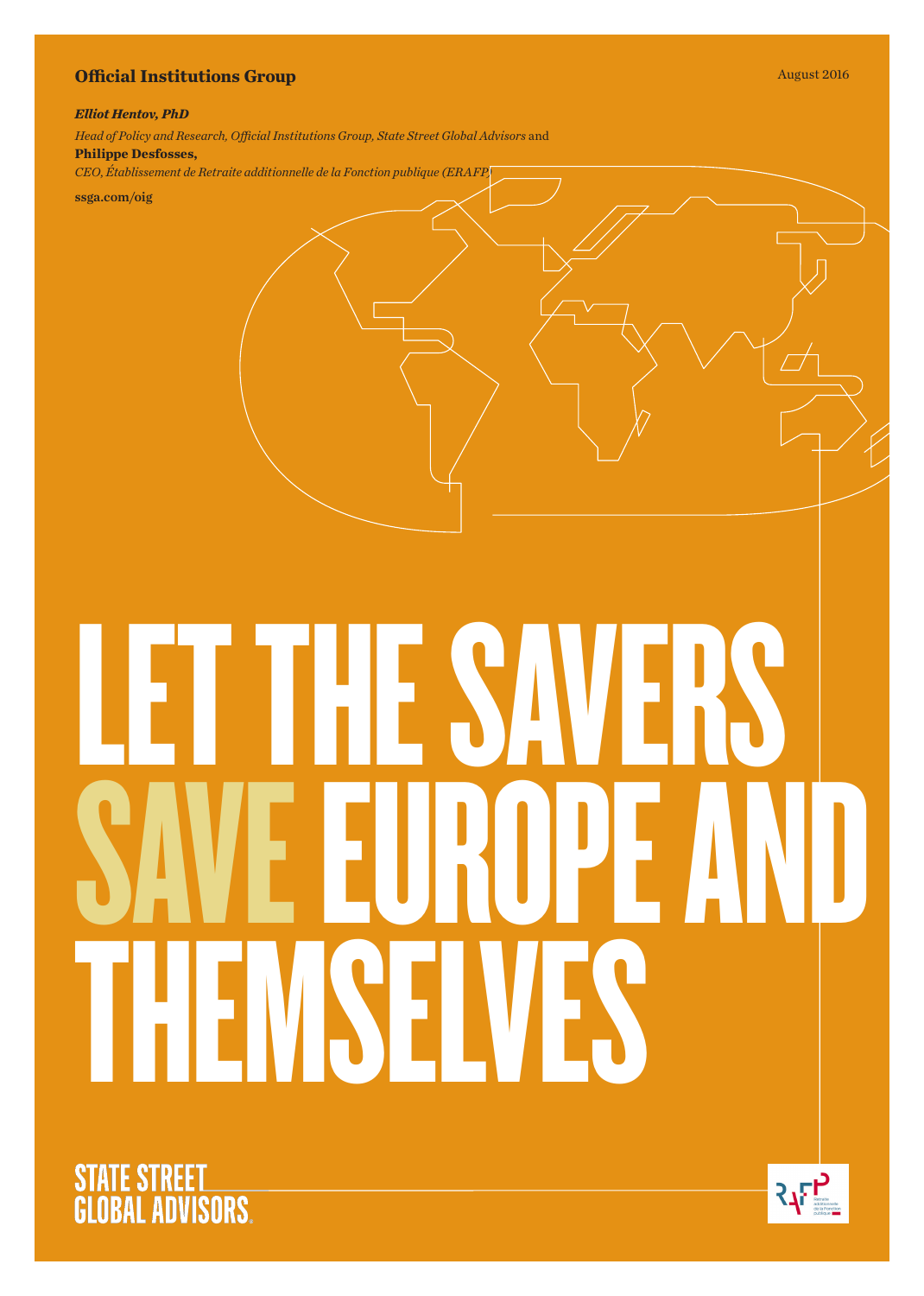Low interest rates are an existential challenge to Europe's savers, particularly pension funds. At the same time, European economies suffer from a lack of investment, notably in infrastructure, as a result of fiscal limits and weak growth.

The ideal solution would be to channel larger portion of pension savings into the real economy, providing stimulus through infrastructure investment. If managed prudently, these investments would also yield a greater return than their substitutes in the pension fund portfolios, thus also helping to alleviate financial strains. This paper explores the challenge and offers potential solutions on how to shift pension savings into infrastructure investment within the spirit of funds' prudential guidelines.

## I. Europe's Investment Shortfall

Brexit is only the latest of many shocks for the Eurozone. Weak economic performance since 2008 has lowered public opinion of the European Union and increased market scepticism of the currency bloc. Figure 1 shows how the Eurozone economy only recently regained its size held at the beginning of the crisis, about seven years later.

One consequence of the Eurozone crisis has been a decline in investment across the economy. For the Eurozone as a whole, from 2009–2016 investment has averaged 20.3% of GDP, down from 22.3% of GDP in the previous seven-year period.<sup>1</sup> While this is a substantial decline, the experience of individual states has differed with Germany and France sustaining similar levels while Italy and Spain experienced a sharp drop in investment levels equivalent to about 3% and 8% lower share of GDP, respectively, as per Figure 2.

## **Figure 1: Real GDP 2007–2016 in the Eurozone and Major Economies**



Source: Eurostat, index of real GDP rebased with January 2007 as 100.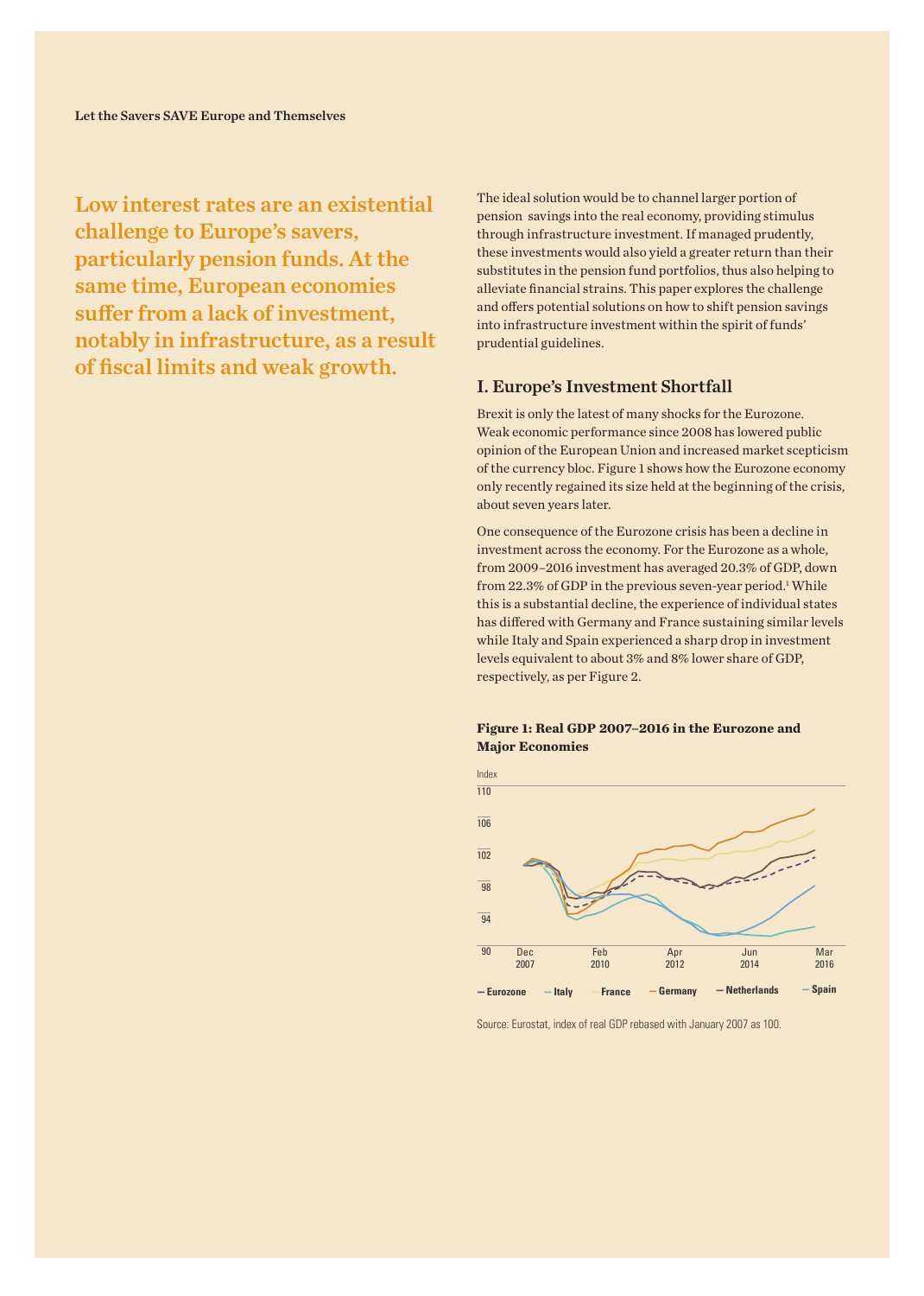



Source: Eurostat, index of gross capital formation as share of GDP with March 2003 rebased as 100.

Across the EU, the European Commission cites that overall investment in 2015 was €430 billion lower than 2007, indicating massive investment needs.2 One reason for the drop has been austerity-induced reduction in public investment spending, particularly on infrastructure. Despite low interest rates, governments have not been able to borrow to promote investment and there has not been a rebound in private sector investment due to problems in Europe's banking sector. These problems have been exacerbated by regulatory changes requiring that banks hold larger capital buffers, thus curtailing their ability to lend. In essence, regulatory and monetary policy have been pursuing opposite aims, which has lowered overall investment, reinforced by the absence of wide scale funding in bond markets. For infrastructure in particular, the problem has been worsened by the dependency of certain investments on large-scale public participation.

## II. European Pension Funds in the Era of Ultra-Low Interest Rates

Meanwhile, interest rates and bond yields continue to drop to ultra-low levels with little prospect of an imminent revival (see Figure 4). In this regard, the decline has affected both real and nominal interest rates as well as the risk-adjusted rates of return on risky assets. Once the expected rate of return on assets turns negative — as it has for many fixed income instruments (see Figure 5) — it leads to the discount factor becoming more of a 'compound' factor, thus worsening a pension scheme's balance sheet.<sup>3</sup> In other words, while investment assets accrue a negative yield and thus will have lower value in the future, a pension fund's liabilities continue to grow in value since the discount factor is still positive. The net present value of future balance sheet could thus turn negative. And indeed, the facts tend to bear out that this is already occurring. According to the European Central Bank, in the first quarter of 2016, the euro area pension sector's collective net worth was negative for the first time ever recorded.4

**Figure 3: Net Worth of Euro Area Pension Funds (EUR bn)**



**Figure 4: History of ECB Deposit Rate since EMU Inception in 1998**



Source: European Central Bank and Bloomberg. E5 is the simple average of 10-year generic government bonds of Germany, France, Spain, Italy and Netherlands.

Past performance is not a guarantee of future results.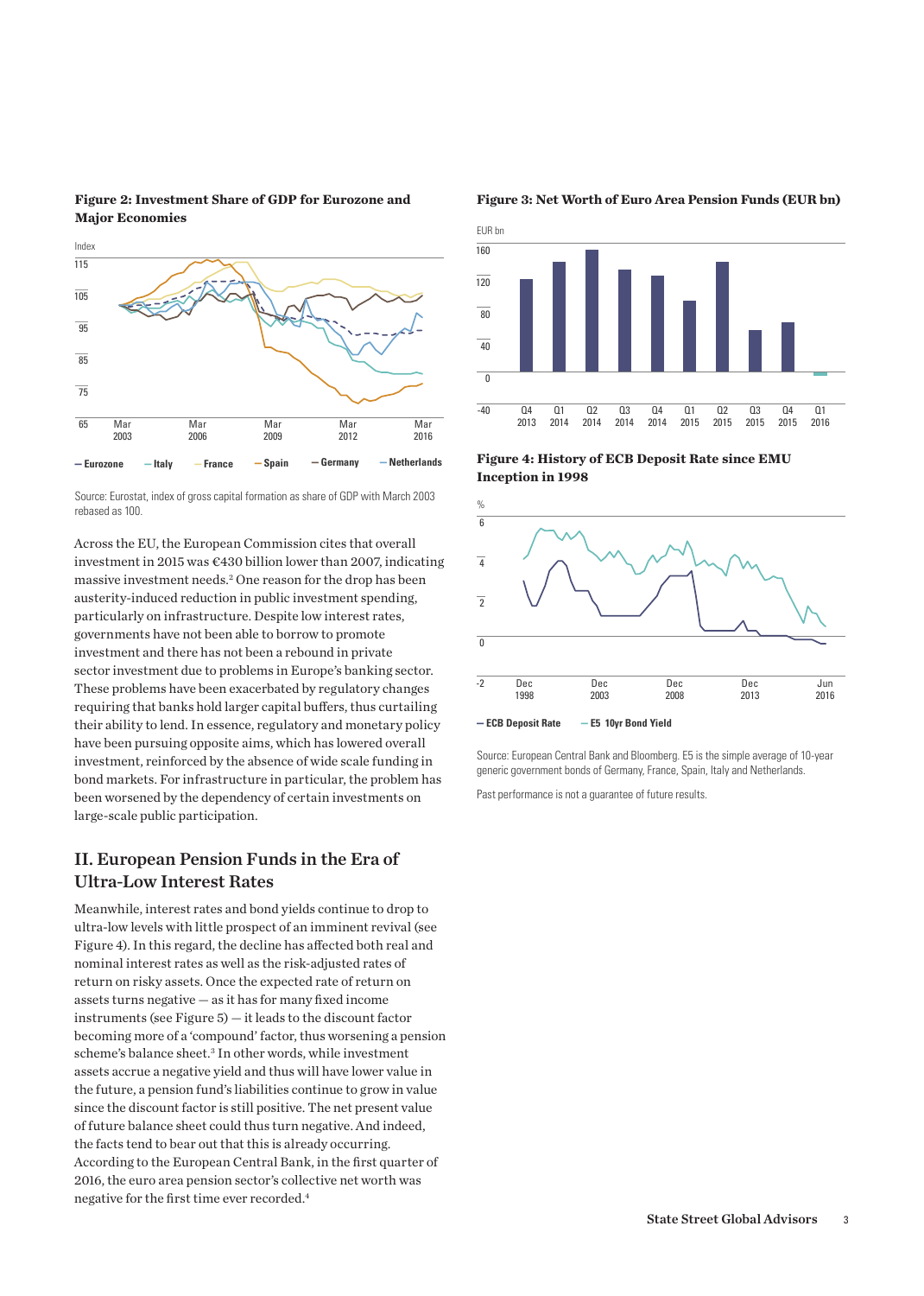## **Figure 5: Share of Investment Grade Bonds Trading at Negative Returns**



Source: Barclays POINT, as of 31 July 2016. Past performance is not a guarantee of future results.

The investors most challenged are therefore Europe's saving vehicles such as defined benefit pension funds who rely on large fixed income positions to provide a significant portion of their long-term return. Moreover, most pension funds are legally required to hold a minimum amount of their portfolio in fixed income, frequently even specified as risk-free government bonds. Many regulations do not adequately consider the differences in liquidity and duration of liabilities. Across financial industries, the 2008 crisis led to regulatory focus on liquidity and higher capital buffers in order to avoid another Lehman or AIG scenario. For example, the Solvency II approach demands insurance companies to hold minimum capital levels at designated risk ratings, with durations allowing for any company to pay all its short-term obligations. Similar concepts

have been applied to pension funds, but they ignore the fact that pension fund liabilities are particularly long-term and most have the capacity to sustain their positions for long durations as such, from a prudential perspective, they should not need to hold significant portfolios of short — and medium-term bonds and should have more scope for other asset classes.

Moreover, pension fund regulation and governance across European jurisdictions originated in an era of defined benefit plans in a normal interest rate environment. The result is that most funds are required to hold a minimum amount of bonds (frequently with minimum amounts of sovereign or quasisovereign paper), thus also requiring them to repeatedly purchase new stock of bonds, regardless of the current yield. This exacerbates the long-term challenge and can no longer be justified on the basis of strategic asset allocation. In the case of ERAFP (Retraite additionelle de la Fonction publique), until

2015, a minimum of 75% needed to be invested in bonds, particularly in sovereign bonds. After several years of pushing for reform, this threshold was lowered so that today, roughly 50% of ERAFP assets remain in sovereign bonds. They will continue to constitute a large share of the portfolio even if new purchases are limited. ERAFP mirrors the largest euro area pension fund market, the Netherlands, where on average, bonds constituted 52% of their 2015 asset allocation.5

In other core Eurozone countries, pension funds have sounded the alarm over growing funding deficits. In May 2016, Germany's financial regulator BaFin highlighted the risks for pension schemes (and life insurance companies) whose reliance on fixed income would make them unable to service their commitments based on their own resources.<sup>6</sup> The logical conclusion is either to diversify the portfolio to include higherrisk assets or to raise revenue. For pension schemes, raising revenues would mean raising contribution rates of working members. And this appears to be occurring across Europe. For example, ERAFP has raised contribution rates by 4.5% in each of the past two consecutive years.

Such a development stands juxtaposed to current economic needs, which would be to stimulate both consumption and investment. However, higher savings rates (in the form of higher forced contribution rates) would come at the expense of current consumption. and in light of restrictions on pension schemes, these savings would primarily be channelled into financial assets and thus would not be boosting investment in the real economy. In other words, allowing pension schemes to continue operating under previous assumptions would be doubly harmful: hamper economic growth and allowing the financial health of pension funds to continue to deteriorate.

The irony of this downward trend in bond yields is that these bond portfolios have appreciated tremendously, but remain an unrealised capital gain — held captive by investment rules. Considering that many pension funds continue to enjoy favourable liquidity, in some cases, with considerable positive cash flow, could these resources not be better deployed?

## III. Ideas to Transform Savings into Investment

From a macro-perspective, liberated capital needs to enter the real economy — not just balance sheets. In addition, money should go to sectors that lack capital yet hold great multiplier effects for the larger economy. In the Euro area, investments should ideally also support the promotion of more integrated capital markets and the broader European Union. Among asset classes, infrastructure would be the main vehicle to fulfil these conditions.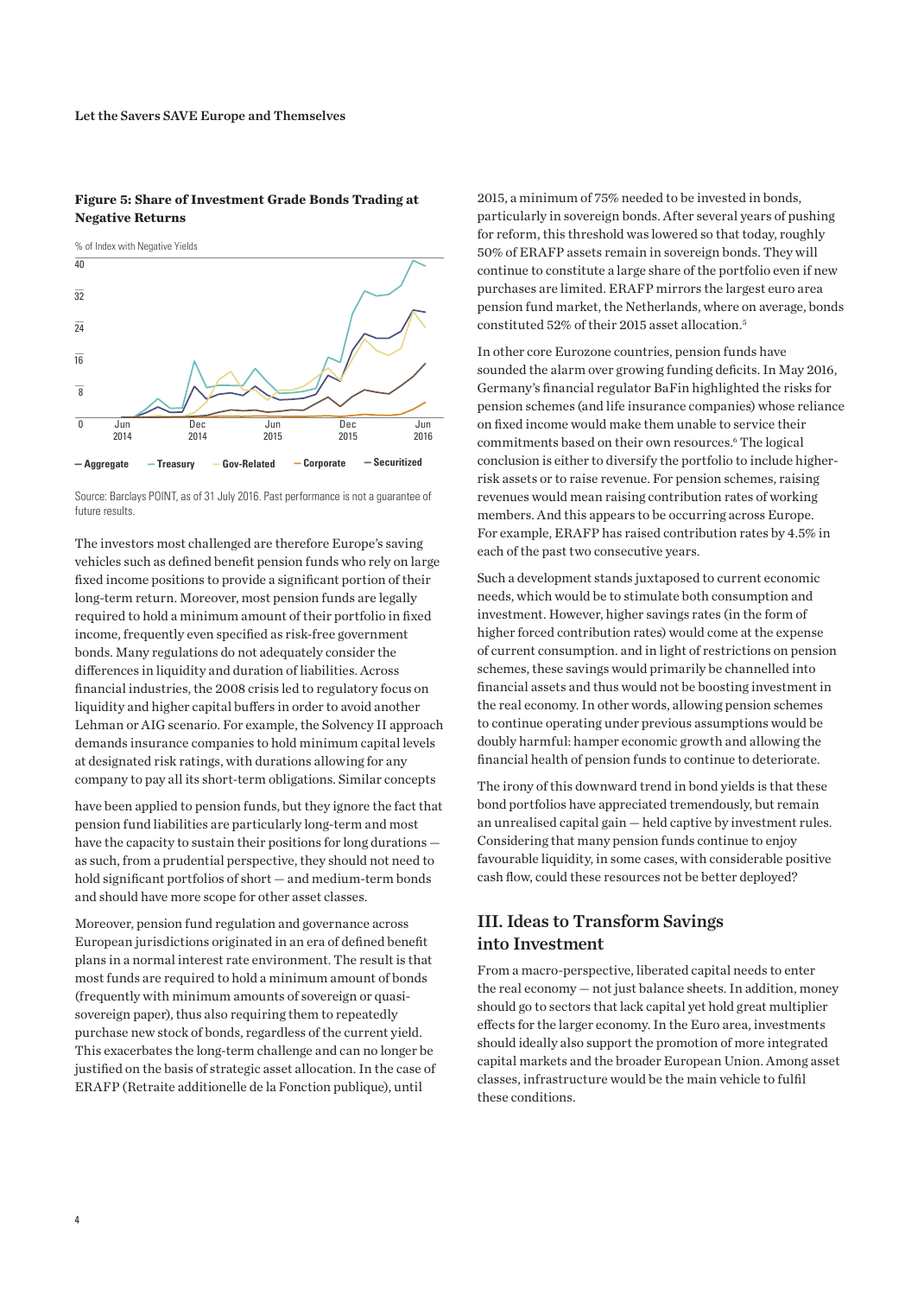In this section, we lay out potential ideas on how to channel pension savings into infrastructure investment without sacrificing the prudential guidelines that underpin long-term financial stability in the pension sector. In this regard, we make the following assumptions:

- • Any change to pension funds' strategic asset allocation requires a thoughtful consideration as to how the replacing asset fulfils different purposes as the original asset. In simple English, if funds reduce their holdings of risk-free sovereign or quasi-sovereign bonds, then one needs to reflect the features of any replacement asset.
- The risk profile and the systemic approach should not lessen existing protections for pensioners, neither for an individual fund nor for the system.
- • Each idea has varying effects on the real economy or on financial risk/return calculation for a pension fund. Some ideas have greater economic impact but carry greater risk for the pension fund, and others the opposite.

Bearing the above in mind, we believe there are three options to help channel savings from low-yielding bonds into higheryielding infrastructure assets.

At the outset, the **first step is for the Pension fund to sell a portion of its government bond portfolio and generating the related capital gain**, the subsequent steps are as follows:

## **A) The Repo Model**

- 1. **Proceeds are reinvested in a zero-coupon long term bond** issued by the national Treasury (preferably longterm between 20 and 30 years).<sup>7</sup>
- 2. **The zero-coupon bond would be immediately sold to the European Central Bank (ECB)** with an obligation on the pension fund to repurchase it just before it matures **(repo transaction)**.
- 3. **Proceeds from the sale to the ECB would be invested in infrastructure.** It is important that the maturity of the infrastructure projects match the maturity of the repo transaction. In addition, in this case, the pension fund carries the economic risk of the infrastructure on its balance sheet, though it is mitigated by the return threshold being equal to the zero coupon bond yield — a very likely prospect.



# PRO

- Investment freedom for final proceeds
- Economic stimulus without government borrowing
- Use ECB balance sheet to transmit monetary policy via real assets, not only financial assets

# CON

- • Requires coordinated policy modifications of several bodies:
- • Government debt offices to issue zero coupon bonds;
- ECB to allow repo transactions for pension funds;
- Pension regulators to permit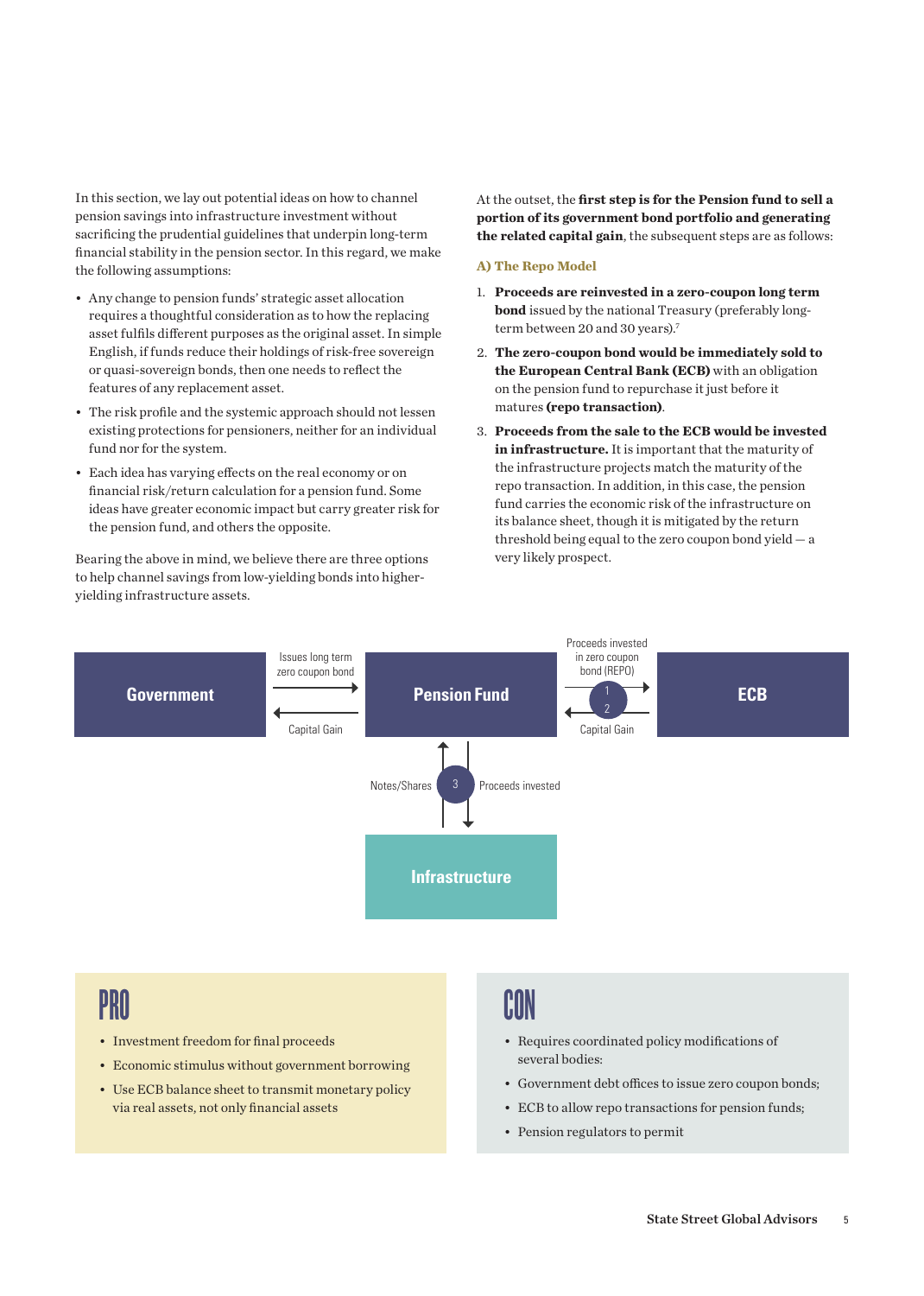## **B) The Securitization Model**

Sequence:

- 1. **Proceeds are reinvested in a long term bond issued by a special purpose vehicle (SVP) linked to a specific revenue-generating infrastructure project.** The project enjoys backing by a high-grade supranational, e.g. the European Investment Bank.
- 2. **Special purpose vehicle uses bond proceeds to invest in infrastructure project.** In this case, the pension is not directly exposed to the economic risk

of the infrastructure project. Instead, it only carries the credit risk of the issuing SPV that will enjoy a form of backing from a supranational. There are numerous different securitization models possible, such as a CDO (collateralized debt obligation) where the supranational provides the call at first loss for X % or that offers different tranches. This could occur in the spirit of the ECB's attempts to promote increased securitization of "simple, transparent and real" asset-backed debt.<sup>8</sup>



# **PRO**

- • Option already available no innovation or changes needed
- Easy to execute for a pension fund (structuring would be done by banks)

## CON

- Not scalable (limited supply of projects that meet this criteria)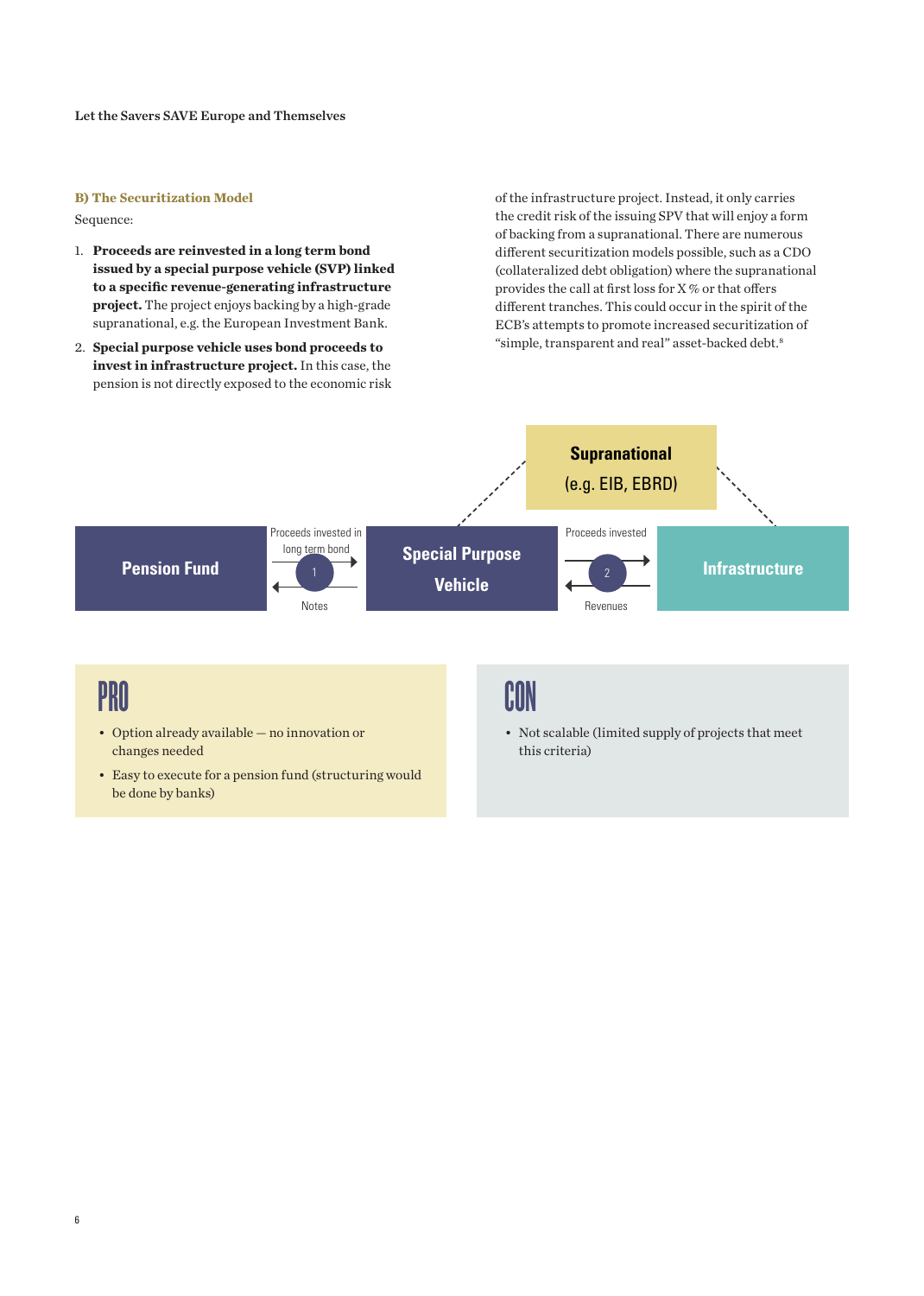## **C) The Guarantee Model**

Sequence:

1. **Proceeds are reinvested in a long term infrastructure bond guaranteed by a national development bank or supranational agency.** The guaranteed share of financing used as anchor to attract private sector co-investment.9 In this regard, this

complements the Juncker Plan, by encouraging national guarantees through state agencies or development banks. In the case of full guarantees, the pension fund would benefit from taxpayer guarantee. Alternatively, the guarantee could be partial and not extend to full value, thus allowing greater mobilization of capital.

## 2. **Funds invested in infrastructure.**



# PRO

- Aligned with current EU policy framework (fits in with Juncker Plan)<sup>10</sup>
- • National or supranational guarantee also ensures infrastructure meets national priorities

## CON

• Eurostat (ESA 2010) methodology counts guarantees as government debt, thus limiting scope

## **Glossary**

**Bond** A debt investment in which an investor loans money to an entity (typically corporate or governmental) which borrows the funds for a defined period of time at a variable or fixed interest rate.

**Bond Yields** The amount of return an investor realizes on a bond.

**Current Yield** Current yield is an investment's annual income (interest or dividends) divided by the current price of the security.

**Juncker Plan** This is the European Commission's Investment Plan for Europe, an infrastructure investment programme first announced by the European Commission President Jean-Claude Juncker in November 2014, aims at unlocking public and private investments in the "real economy" of at least € 315 billion over a three years fiscal period (Jan. 2015 – Dec. 2017).

**Real Interest Rates** the "real" rate that the lender or investor receives after inflation is factored in; that is, the interest rate that exceeds the inflation rate.

**Nominal Interest Rates** the simplest type of interest rate. It is quite simply the stated interest rate of a given bond or loan.

**Risk-adjusted Rate of Return** Risk-adjusted return refines an investment's return by measuring how much risk is involved in producing that return, which is generally expressed as a number or rating. Risk-adjusted returns are applied to individual securities, investment funds and portfolios.

**Multiplier Effect** The multiplier effect is the expansion of a country's money supply that results from banks being able to lend. The size of the multiplier effect depends on the percentage of deposits that banks are required to hold as reserves.

**Zero Coupon Bond** A zero-coupon bond, also known as an "accrual bond," is a debt security that does not pay interest (a coupon) but is traded at a deep discount, rendering profit at maturity when the bond is redeemed for its full face value.

**Securitization** Securitization is the process through which an issuer creates a financial instrument by combining other financial assets and then marketing different tiers of the repackaged instruments to investors, and this process can encompass any type of financial asset and promotes liquidity in the marketplace.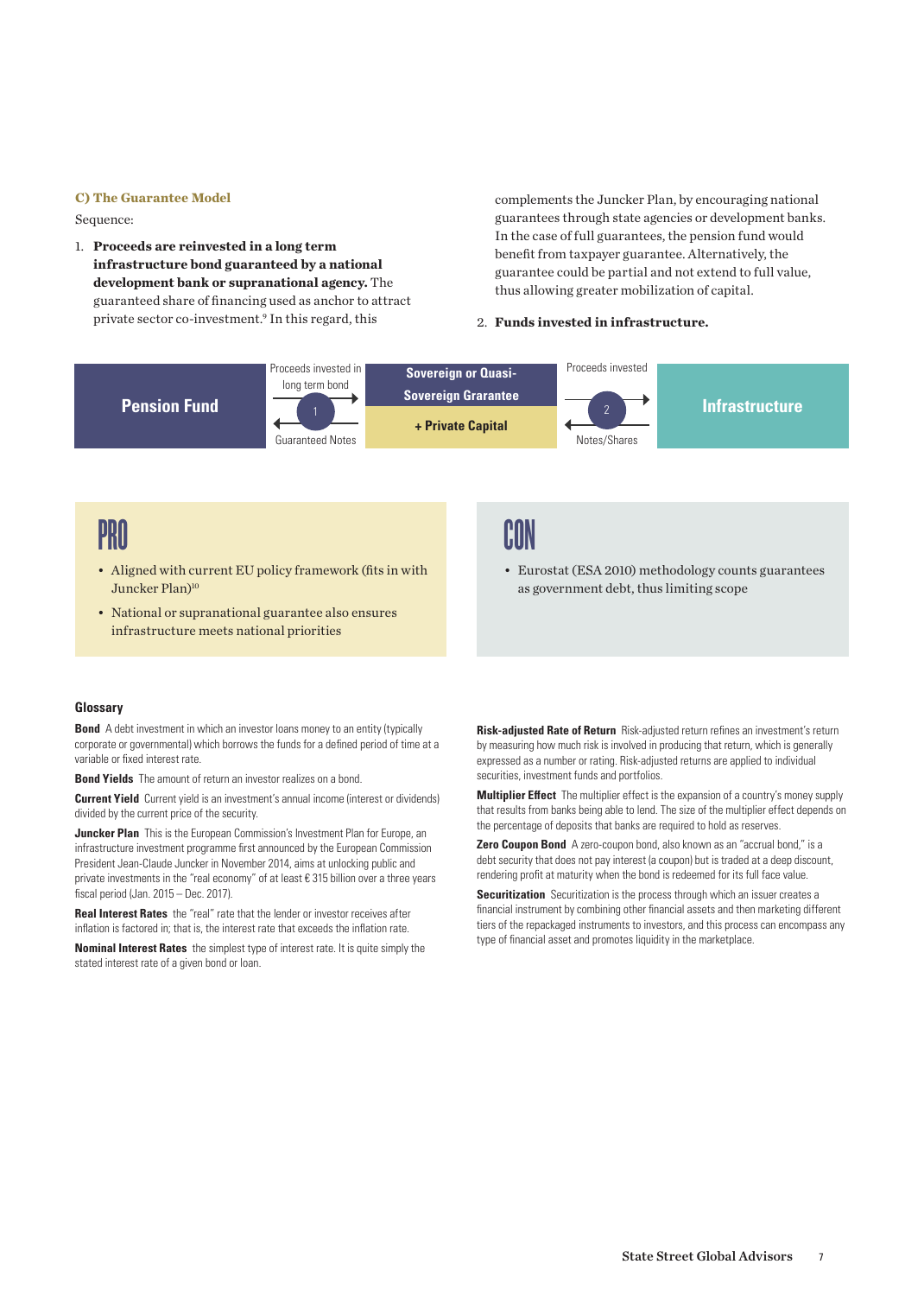## **IV. Conclusion**

According to the European Central Bank, pension funds in the Euro area have  $\epsilon$ 2.25 trillion in financial assets, of which roughly one-third is held in low-yielding fixed income.11 Assuming one-tenth of that portfolio could be channelled into infrastructure in a short time, this could free up about €75–80 billion of capital investment. More importantly, it could:

- Ease the pressure on pension funds like the ERAFP and allow them to utilize their characteristics of long-term investors.
- Reassure the prudential authorities since matching would be maintained, except in the first scenario where over the duration of the zero-coupon bond the return on the infrastructure portfolio would be lower than the interest rate on the zero-coupon, which for the maturities envisaged is unlikely.
- • Governments and the ECB would thus be indirectly facilitating the financing of infrastructure through long-term investors capable of carrying them long term on their balance sheet.

The proposal above is a conservative approach in an asset class that tends toward long-term stability. If this were implemented and seen to be prudential as well as effective, similar ideas could be applied to expand investments into other asset classes that would help pension funds' returns and deliver positive macroeconomic impulses. It is a first step, but should not be the last.